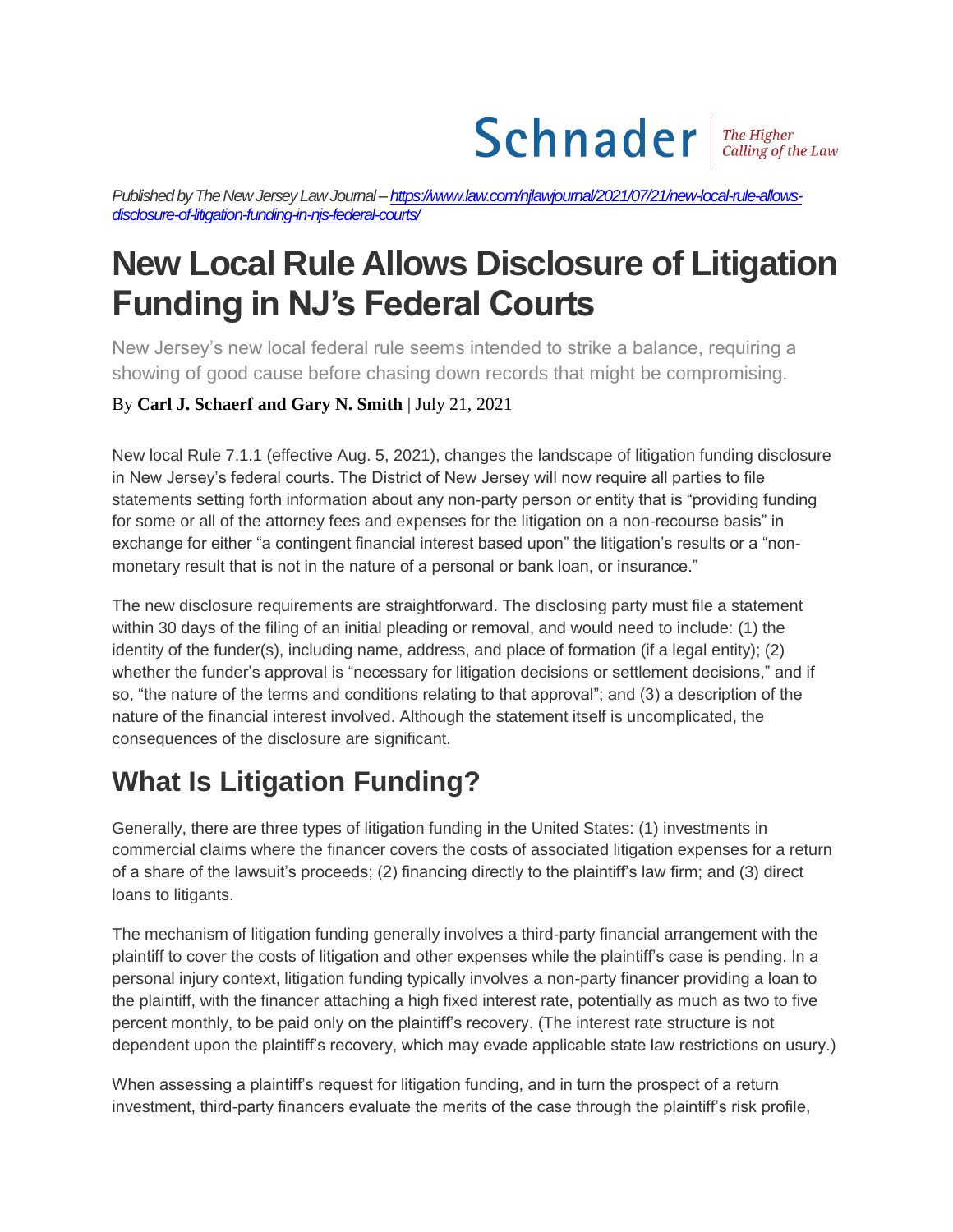case strengths, weaknesses, and litigation strategies. (Avraham and Sebok, Third-Party Litigation Funding with Informative Signals: Equilibrium Characterization and the Effects of Admissibility, 61 J. Law & Econ. 637.) For example, in a case that involves a slip and fall incident, the financer typically collects information about the type of injury suffered by the client, client medical history, length of medical treatment potentially resulting from the accident, and a description of the facts surrounding the accident. This information often comes from the plaintiff's attorney, raising potential issues of conflict and divided loyalties.

### **District of New Jersey Breaks From the Trend**

The emerging trend has been to extend privacy protections to litigation funding materials under the work-product doctrine, and generally to deny production or use of such materials in litigation. New Jersey federal courts seem to be charting a different path, and one that may influence other courts to reexamine their own rules and practices.

Part of the stated basis for the new Rule 7.1.1 is to allow judges sufficient information to decide recusal issues for potential pecuniary interest and conflict. However, the Rule's actual impact may be broader, as the Rule also provides that a party may seek discovery "of the terms of any such agreement upon a showing of good cause that the non-party has authority to make material litigation decisions or settlement decisions, the interests of the parties or the class (if applicable) are not being promoted or protected, or conflicts of interest exist, or such other disclosure is necessary to any issue in the case." So, although information about the funding is disclosed, a party seeking discovery about the terms must still demonstrate good cause to get additional information. That line of thinking is consistent with the case-by-case analysis generally applied to discovery of litigation funding documents.

There is some similar language to be found in other jurisdictions. Judge Liman of the Southern District of New York recently passed on the discoverability of litigation financing in *E Profit Corp v. Strategic Vision US*, 18-cv-2185 (LJL) (S.D.N.Y. Dec. 18, 2020):

The exercise is a context-specific one that depends, in part, on the reasons for which the admission is offered and its relationship to the claims and defenses in the trial. "Since what might make a species of documents relevant in one case does not necessarily make it relevant in all others, it is inappropriate for courts to be guided by past judicial evaluations of the relevance of seemingly similar evidence." *Benitez v*. *Lopez*, 2019 WL 1578167, at \*2 (E.D.N.Y Mar. 14, 2019) (citation omitted). Courts have admitted funding documents, such as indemnification agreements among co-defendants, when such documents are relevant to credibility issues and to show the bias of one party for or against another. *See, e.g., Kaplan*, 2015 WL 5730101, at \*5; *Concepcion v. City of N.Y*., 2006 WL 2254987, at \*4 (S.D.N.Y. Aug. 4, 2006); *see also Bonumose Biochem, LLC v. Zhang*, 2018 WL 10068639, at \*3 (W.D. Va. Sept. 10, 2018). On the other hand, courts in this Circuit have rejected claims for such documents when the only asserted relevance is that they will permit the requesting party to peer into its adversary's strategy, the adversary's reasons for pursuing what the requesting party might believe is baseless litigation, and the adversary's rationale for accepting or rejecting settlement offers. *See, e.g., Benitez*, 2019 WL 1578167, at \*1-2; *MacKenzie*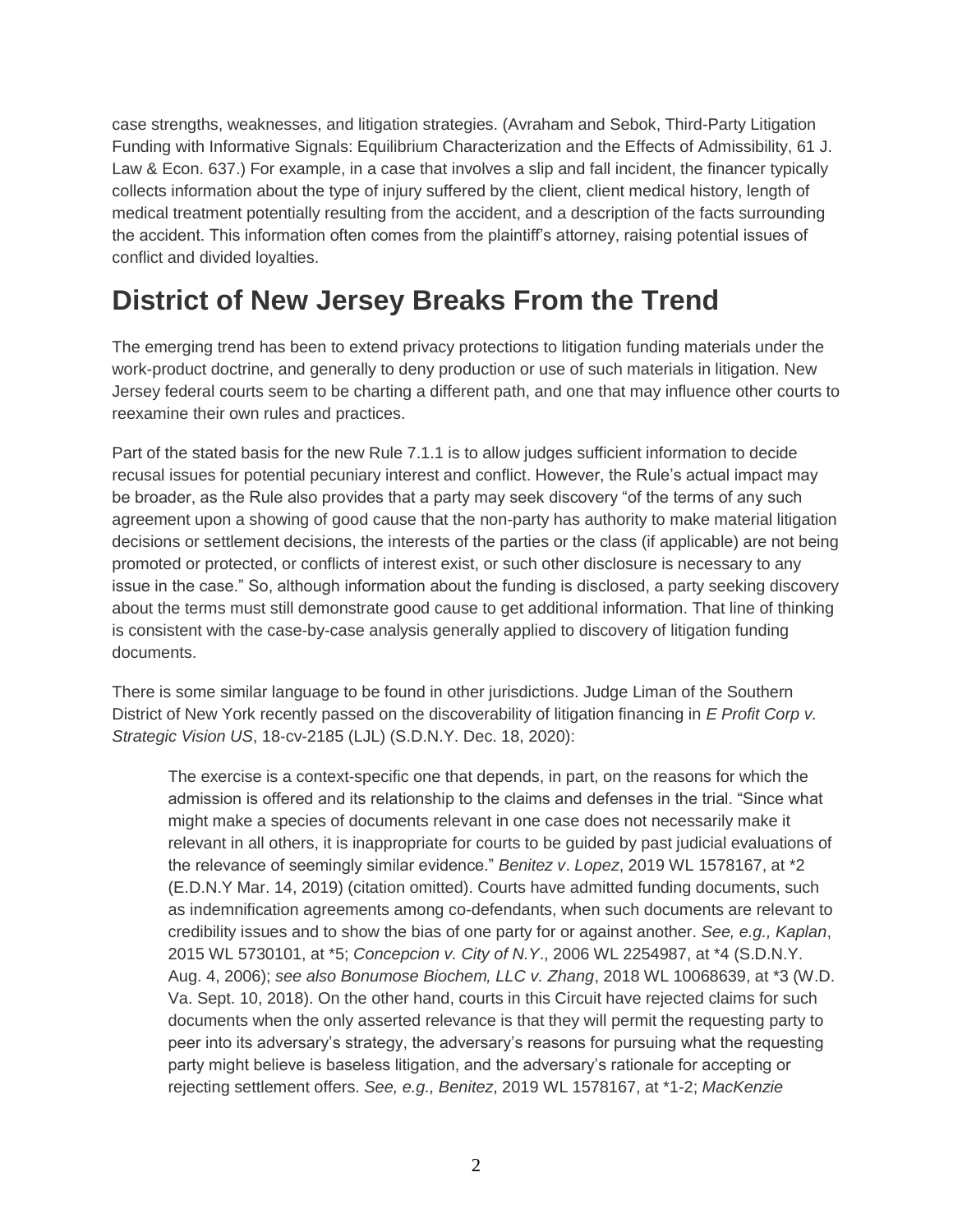*Architects, P.C. v. VLG Real Ests. Devs., LLC*, 2017 WL 4898743, at \*3 (N.D.N.Y. Mar. 3, 2017).

Rule 7.1.1 may also affect other aspects of the legal process involving litigation funding issues. For example, the battle of discoverability in the personal injury context may involve the issue of litigation funding *for unnecessary surgery—*an issue that has received substantial media attention. Physicians, of course, have been bound since Hippocrates to "first do no harm." Lawyers are bound to zealously advocate for their client, but they are not permitted to "prejudice or damage" the client. DR 7-101. If a surgery is unnecessary, it seems potentially anomalous to shield the funder from disclosure, while leaving the physician and the attorney answerable under the Canons of Professional Ethics.

The general trend, however, has been away from allowing discovery of litigation funding and materials submitted to the funder. *Kaplan v. S.A.C. Cap. Advisors*, No. 12 Civ. 9350 (VM) (KNF), 2015 WL 5730101, at \*5 (S.D.N.Y. Sept. 10, 2015).

In short, it appears that the District of New Jersey has adopted a modest rule, requiring a showing of good cause before such discovery may be had. Whether New Jersey's approach, as well as Judge Liman's approach, reflects a new trend remains to be seen.

### **Practical Takeaways**

New Jersey's new local federal rule seems intended to strike a balance, requiring a showing of good cause before chasing down records that might be compromising. However, the idea that a funder is a real party in interest to be disclosed at the outset is, in and of itself, not insignificant, particularly as mainstream financial institutions continue to take on this type of funding arrangement. The implications for recusal are real, and courts should have the existence of the agreement and identity of the funder as a basis for decision.

If you are in a forum where discovery is difficult to obtain, consider public records searches. Litigation funding agreements are often filed to perfect secured interests in the case under the UCC. In addition, consider subpoenas tailored in such a way as to seek transmitted information (to which no privilege attaches). Also, ask, at deposition, whether a nondisclosure/confidentiality agreement exists between the plaintiff, attorney or client, and the third-party financer. Depending on the jurisdiction, a confidentiality agreement may constitute a waiver of the work-product protection. Inquire further about whether any attorney-client privileged materials (generally documents that are not fact-based or materials prepared in anticipation of litigation) were shared with the third-party financer. The exchange of these documents to those outside the attorney-client relationship may waive any protection.

As both federal and state judges continue to deal with the discoverability of litigation funding materials, plaintiffs and defendants will continue to battle over what is protected and what is not. As litigation funding grows in the American legal landscape—from high stakes commercial litigation, to securities actions, to personal injury cases—the issues of discoverability will increasingly influence how litigants develop their litigation tactics.